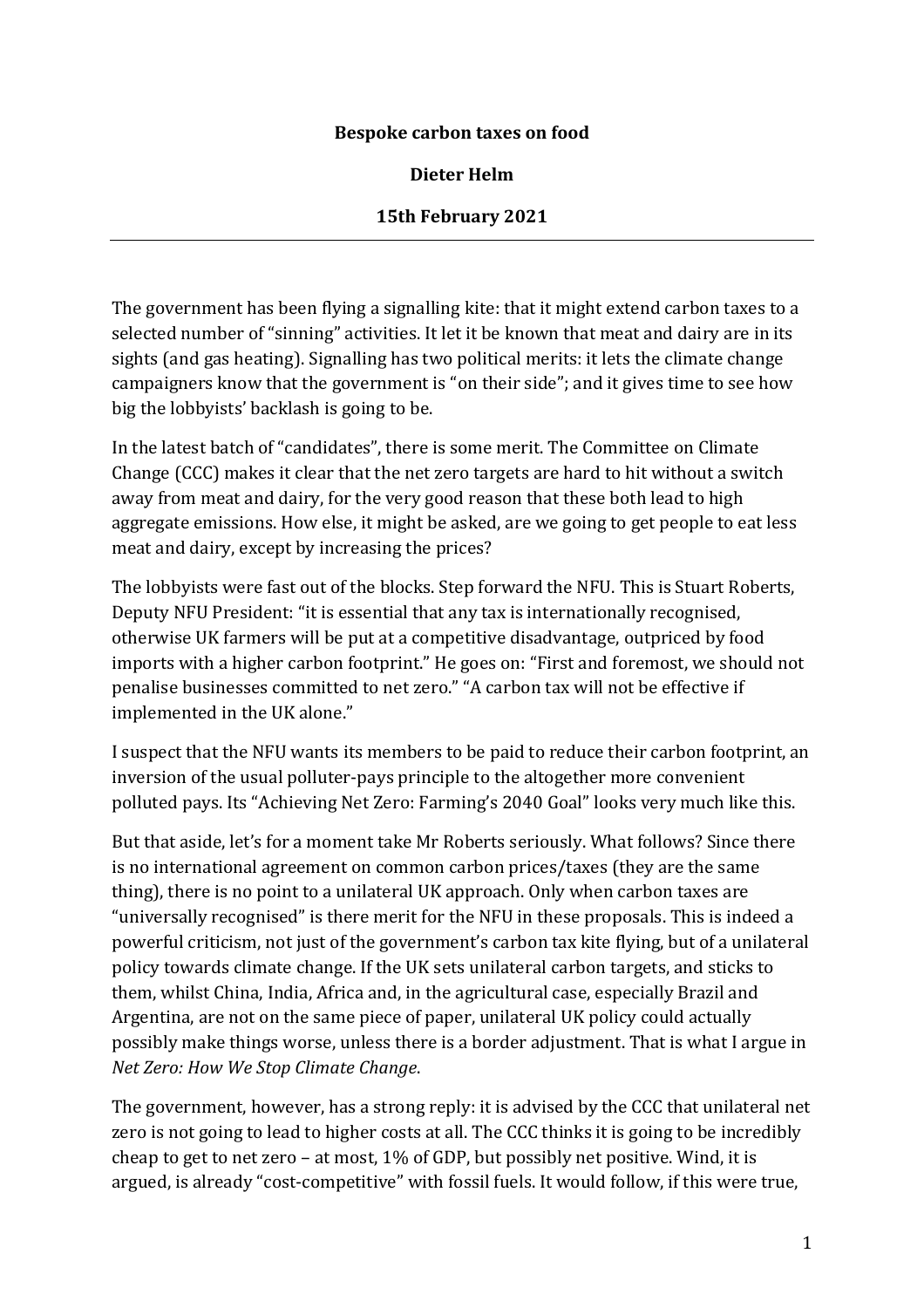that Mr Robert's members have nothing to fear: switching to low-carbon energy on their farms is going to give them a competitive advantage over other countries too stupid to realise that net zero is the cheapest option. The good news gets even better: there will be no need for renewables subsidies and paying farmers to invest in them; they will do it anyway because it is all going to be so profitable without subsidy. For the PM this has a huge political advantage: bills are not going to go up, and he can have his "cake-ism" – decarbonisation, no extra costs and lots of jobs too.

My own view is this is at best naïve. It is a stark example of *optimism bias*: believing a story because it fits with one's prior wishes. Wishing costs to be low or negative does not make them so, and ignoring government failures, intermittency and a host of system costs does not make them go away. It also sits very oddly with the argument for carbon prices and taxes: if it is all costless, no carbon price is needed.

The trouble with the CCC headline (and it was given lots of media promotion and spin) is not only that it is highly unlikely to be true, but also that it is an aggregate number. What is claimed to be true overall (even if it was) hides a host of net gainers and net losers. Many of Mr Robert's members are lined up to be in the latter category, and it is not surprising that such a powerful and effective lobby organisation is pushing back. It has decades of experience of opposing environmental measures, defending the use of damaging chemicals, and advocating ever-greater subsidies for each and every new cost that farmers confront. The pages of *Farmers Weekly* are littered with demands that the government should pay for this or that. That is what lobbyists do, and the NFU has a track record of getting its own way, supported by its MP and House of Lords members, Ministers and Select Committee chairmen over decades, and its formidable media campaigning capabilities. It is very good at its job.

That lobbying would have us believe that the farming sector equals the entire food and drinks business in the UK. It doesn't: the value-added in the £100+ billion food and drinks industry is based on just £9 billion, or thereabouts, of UK agricultural output, around 0.6% of GDP. Of that, roughly £3 billion has been made up of CAP subsidies, and the new England agricultural policy is going to go on paying farmers that amount. That leaves £6 billion, before we subtract the costs to the environment of farmers' activities: the pollution to air, water and the biodiversity, and before we throw into the mix red diesel (yes, diesel is subsidised). Then there are the very large tax concessions that have driven up land values – including exemptions from business rates and inheritance tax and other reliefs. A back of an envelope calculation would struggle to be left with much more than £3 billion, and it could be zero.

Put this way, the actual damage done to the farming output by a carbon tax would be very small to the economy as a whole. But the next question is whether it would really do much damage at all, and, further, whether some farmers would gain.

Mr Roberts presents the impact as a substitution effect from UK farmers to overseas farmers. We simply buy Argentinian and Brazilian beef rather than British beef. But as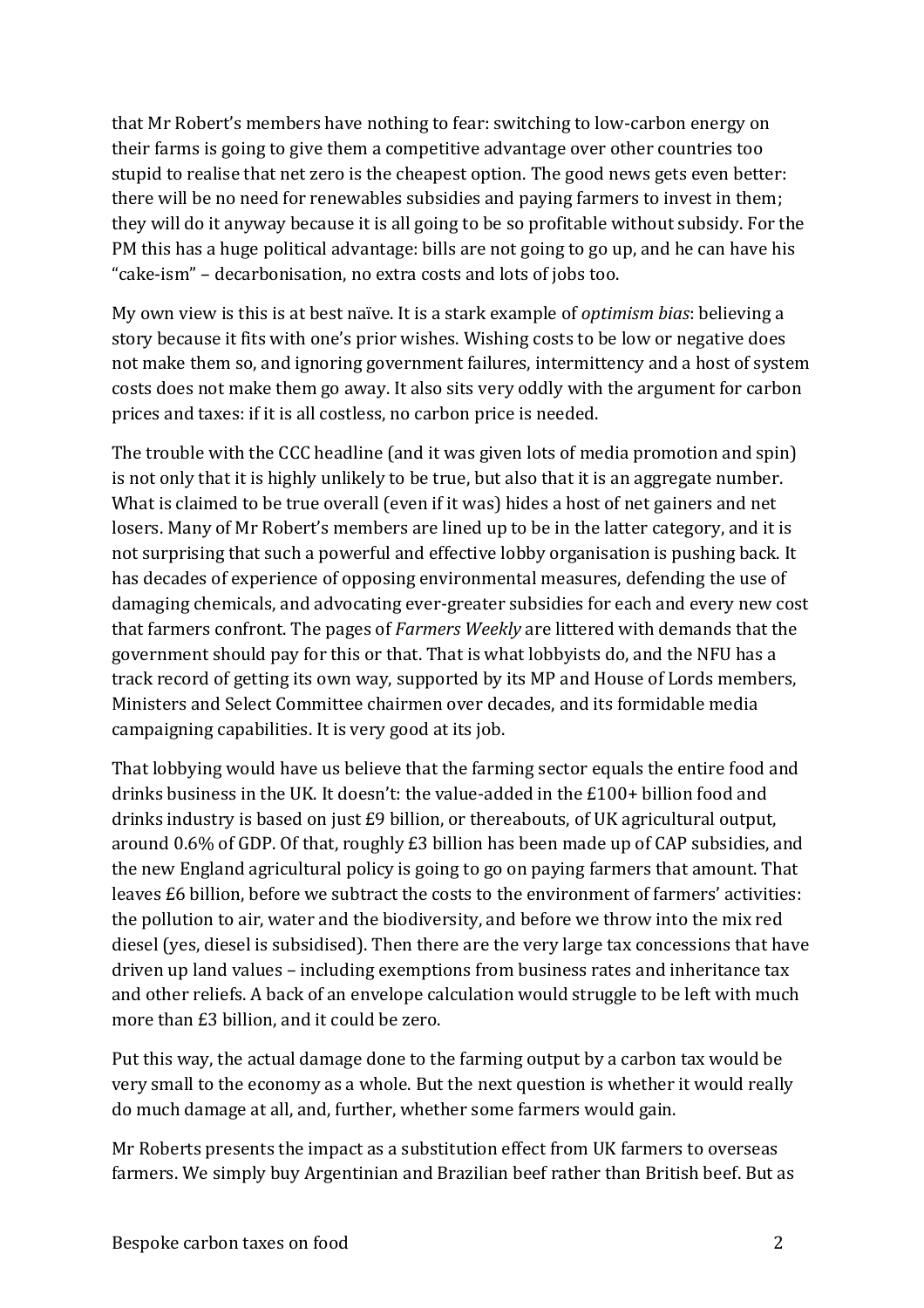any 101 economics undergraduate knows, prices have both income and substitution effects. The aim is to reduce consumption of meat and cheese, not simply to displace it. What the CCC wants is for us to eat less meet and cheese. Land would therefore switch to cereals and other uses. What the CCC does not want is a switch to imports, with consumption remaining the same.

This is a general point: in order to act unilaterally on climate change – and indeed on all the aspects of policy that sovereignty is supposed to provide – import adjustments are needed. The UK is a small, open-trading country. It cannot have higher environment and social standards, with higher animal welfare, unless it is willing to make sure that all the goods and services in the home economy face the same constraints as imports. This is the difference between political sovereignty and economic sovereignty, and it seems to have passed the government by. BREXIT only really means sovereignty if the borders are controlled, and common standards, tariffs and taxes are applied, relative to the home market.

This is Mr Robert's strong point. As a lobbyist, he treats this as a negative point: it can be used to fight off imposing a carbon price and making his members – the polluters – pay. But what if Mr Roberts actually wanted to get to net zero, and accepted the polluter-pays principle? This is where it gets really interesting, and the NFU is toying with this much more positive approach in its Net Zero 2040 plan.

A credible agricultural net zero plan has several parts. It starts with the polluter-pays principle and applies it to farmers - like any other industry. Initially, this is going to be painful. Out goes the red diesel, and in comes much higher costs for fertilisers and pesticides and for fossil fuels for heavy machinery. Agriculture accounts for 11% of greenhouse gas emissions in official figures (here lumped together as "carbon" but comprising methane and nitrous oxides and different half-lives). But it is actually higher because the carbon loss from soils and peat is not properly measured. Soil has about 4 times the carbon of the atmosphere, and the stripping out of this natural capital has been part of the legacy of modern British farming.

At 11%+ greenhouse gas emissions for 0.6% of GDP, farming is relatively the greatest carbon polluter in the economy, leaving power, heating and transport far behind in its wake. The CCC is right: we cannot hit net zero without radical changes in agricultural practices, and the government is right to put public goods rather than land ownership subsidies at the heart of its new agricultural policy. Farmers are very carbon-polluting, and the NFU's Net Zero 2040 is going to be a really big challenge to farmers, who would (and will) face much higher costs.

It follows that change is going to be radical, and a ditch-by-ditch lobbyists' defence is not going to work, unless it is honest and says we should not go for net zero – or, as Mr Roberts seems to require, we should not unilaterally go for net zero, but only take measures if others do. This is the lowest common denominator approach, and the result will be hot and wet.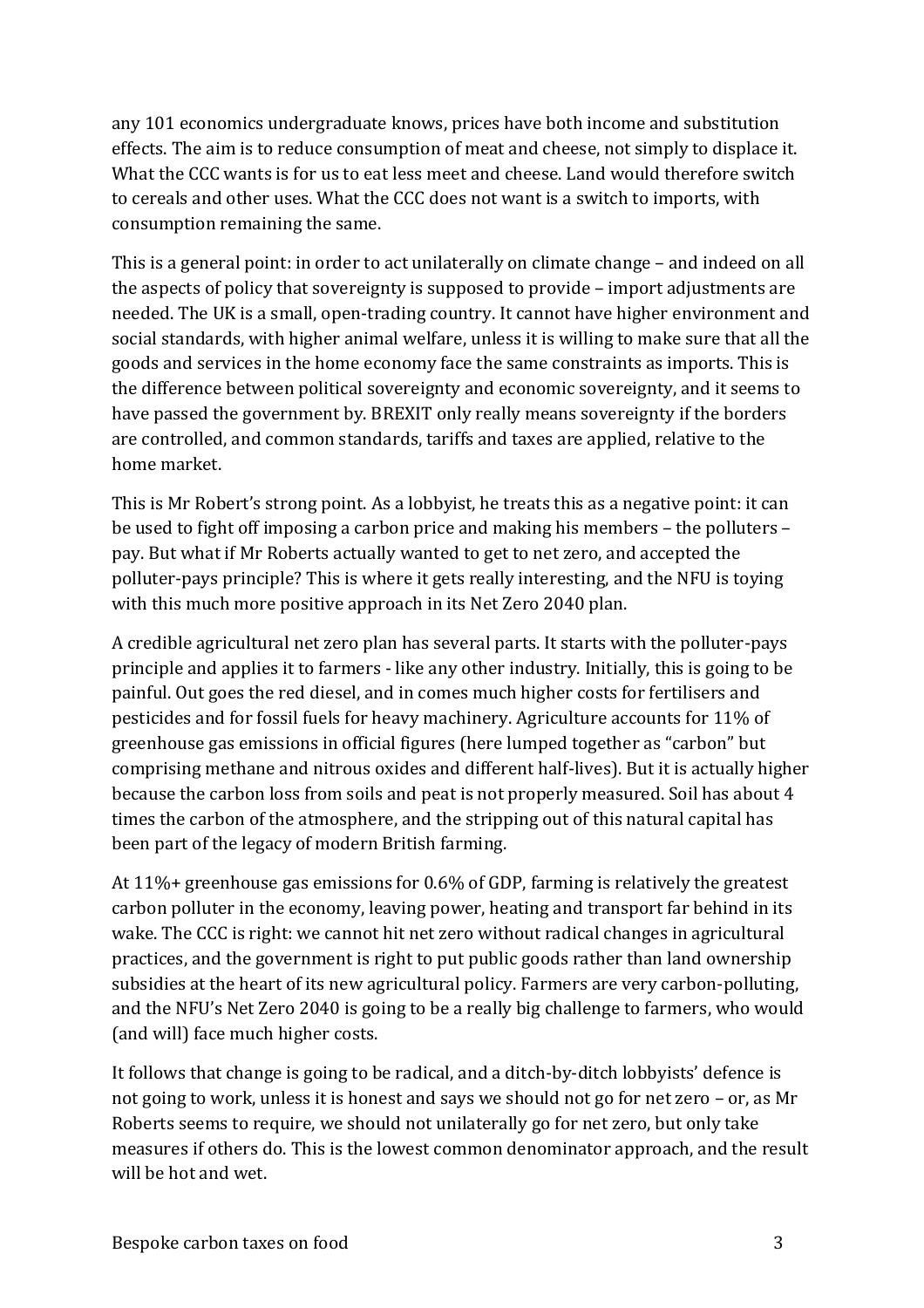### **What would a net zero agriculture look like?**

It is obvious that net zero agriculture is going to be radically different, and to achieve this by 2040 requires immediate and major change.

There are two parts to net zero agriculture: reducing emissions at scale, and sequestrating carbon at scale. The former requires a transformation from high-polluting artificial fertilisers and pesticides, and protection from further carbon losses from the soil and from peat.

Let's start with the emissions. The first step is to measure them properly. This means direct and indirect measures. Direct measures are what comes off the farm – from the animals and the soils and from the operation of machinery. The way to think about the scale of the required change is to work out what the carbon (as shorthand for all the greenhouse gases) price would have to be to reduce the emissions to close to zero – whether or not carbon taxes are actually the preferred instrument.

The indirect emissions are the carbon embedded in the inputs, and especially from the machinery production, fertilisers and pesticides. The way to think about this is the carbon tax that the fertiliser, pesticide and machinery producers would have to pay to reflect the damaging carbon emissions involved in making these products and transporting them to the farm.

Add this lot up, and the current production techniques for many farms simply do not make economic sense. Put another way, the economic competitive advantage once pollution costs are properly incorporated into the markets will shift towards more sustainable farming practices. The restorative approach reduces soil emissions. Organic farming avoids most of the carbon prices (but not all), and arable farming will (if done sustainably) often outclass dairy and beef, where there is scope to do either.

This broad set of implications of course needs to take account of the wider economic considerations, and the wider environment impacts. Fertilisers and pesticides go into rivers and we pay to have our water cleaned up and our rivers protected. Some of these costs fall away for us water customers, whilst they go up for the polluters. There are also environmental benefits from mixed farming and from farm animals to take into account too. Carbon emissions are one part of the environment challenges, but they are not the only ones: biodiversity, soil management and the supporting infrastructure of hedges and meadows need to be taken on board too. A simplistic "anti-meat" approach is just that – simplistic.

Farming methods in a net zero agriculture will have to change not only in the direction of better soil and land management. Technology will make a big difference. So far, indoor vertical farms are in their infancy, as is the application of genetics to food production. Indoor farms can be net zero, by using renewable energy to generate the electricity for the lights, water systems can be closed, and there is no obvious need for pesticides in a closed system. Fertilisers can be precisely applied. In the process, more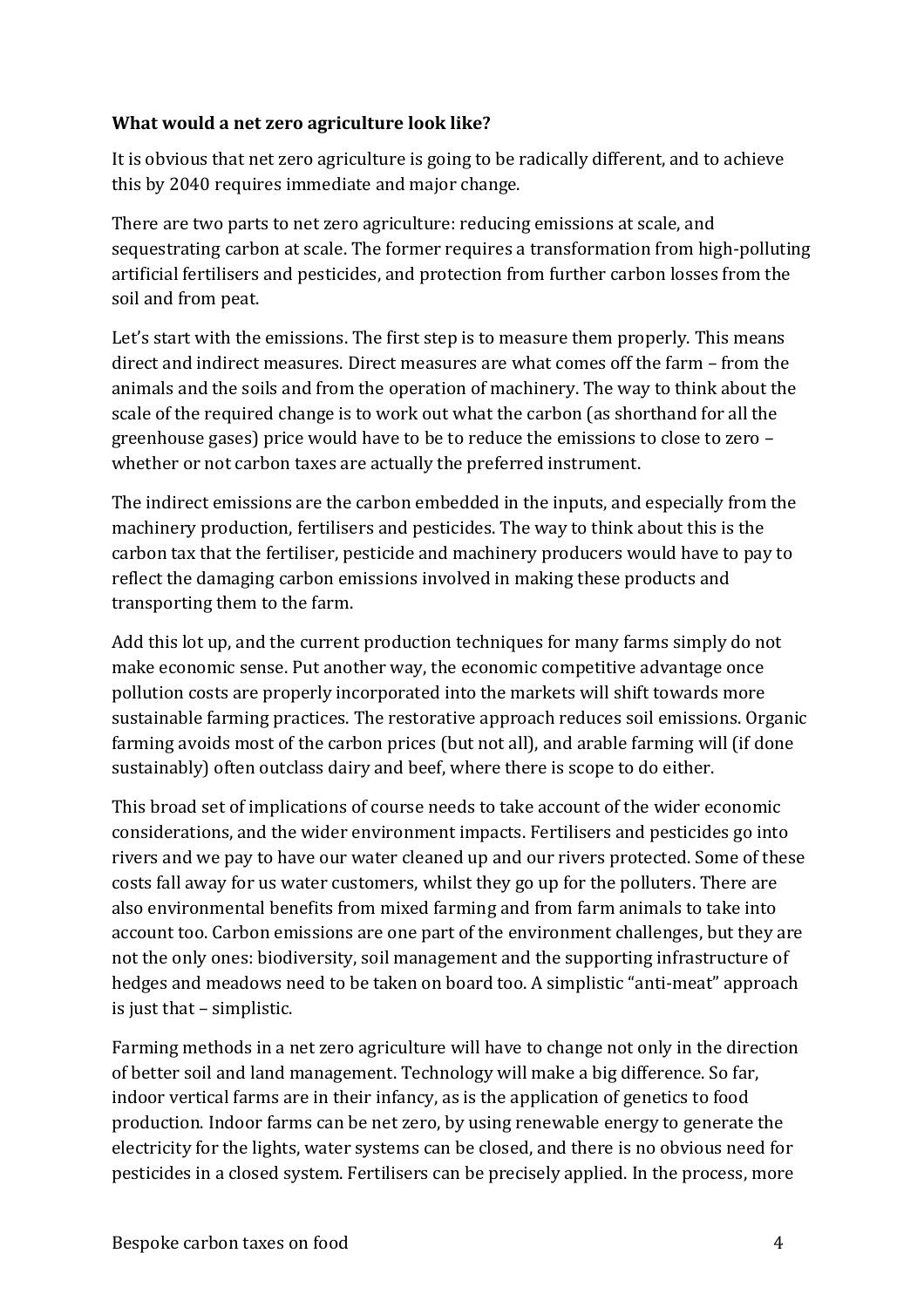land can be freed up for wider environmental purposes. It will be part of the mix, raising productivity and reducing emissions.

The second part of net zero is sequestration. The carbon concentration in the atmosphere is the consequence of emissions increasing it, and sequestration taking it back out again. This balance is what has regulated and determined our climate, long before humans and the Industrial Revolution came along. Any serious focus on net zero has to look at sequestration, and natural sequestration in particular. Crops and trees all sequestrate carbon. The problems come when the crops are eaten (by humans and animals) and the trees are burnt. Biomass for electricity generation more than negates the sequestration, and its only serious claim to have a net zero role is that it is not as bad as coal, and sometimes not as bad as gas.

The land can do much more sequestration. This is a win-win environmentally. The soils are not only a store of carbon, but also of the bulk of our biodiversity. Putting the carbon back in the soils is a massive opportunity on the wider route to net zero for the economy as a whole. Farmers, managing 70% of the land, have a clear and obvious role and responsibility in this regard.

However, there is a snag here. Those farmers who have done the most to denude the soil of its carbon are also often those best placed to put it back. Farmers following organic and restorative practices are often already at the carbon saturation point. It is worse: the perverse incentive for farmers is to trash the soil further, in order to be paid to put the carbon back again, just as some farmers had a perverse incentive to get rid of hedges and plough up land in SSSIs before they were protected, and can now deliver the public goods of restoring the SSSIs and replanting hedges.

This perverse incentive problem and the rewarding of those who have done most carbon damage lies at the heart of the design of the new ELMS system of subsidies. The answer is to combine payments for the public goods of the stored carbon in sustainable farming practices, and a parallel market in carbon offsets. Whether or not farmers have stripped out the carbon, it is the carbon-poor areas that have the most scope for sequestration, and it is sequestration that is needed to meet net zero. Remember, too, that intensive farming is still carbon-emitting, and the carbon price will bite hard on the more polluting farm practices.

This is just a bit of a short sketch of what a net zero agriculture will look like. I will elaborate further in subsequent papers. The point to make here is that it is radically different from what we have now, and the NFU's 2040 target is under 20 years away. For many farmers that is already in the planning horizon, and, for each, comparing what exists now with a net zero outcome on their farms, and working out how to get from here to there in a few rotations of crops and livestock generations indicates that a lot has to happen right now. There is little evidence that this sense of urgency is gripping many farmers yet.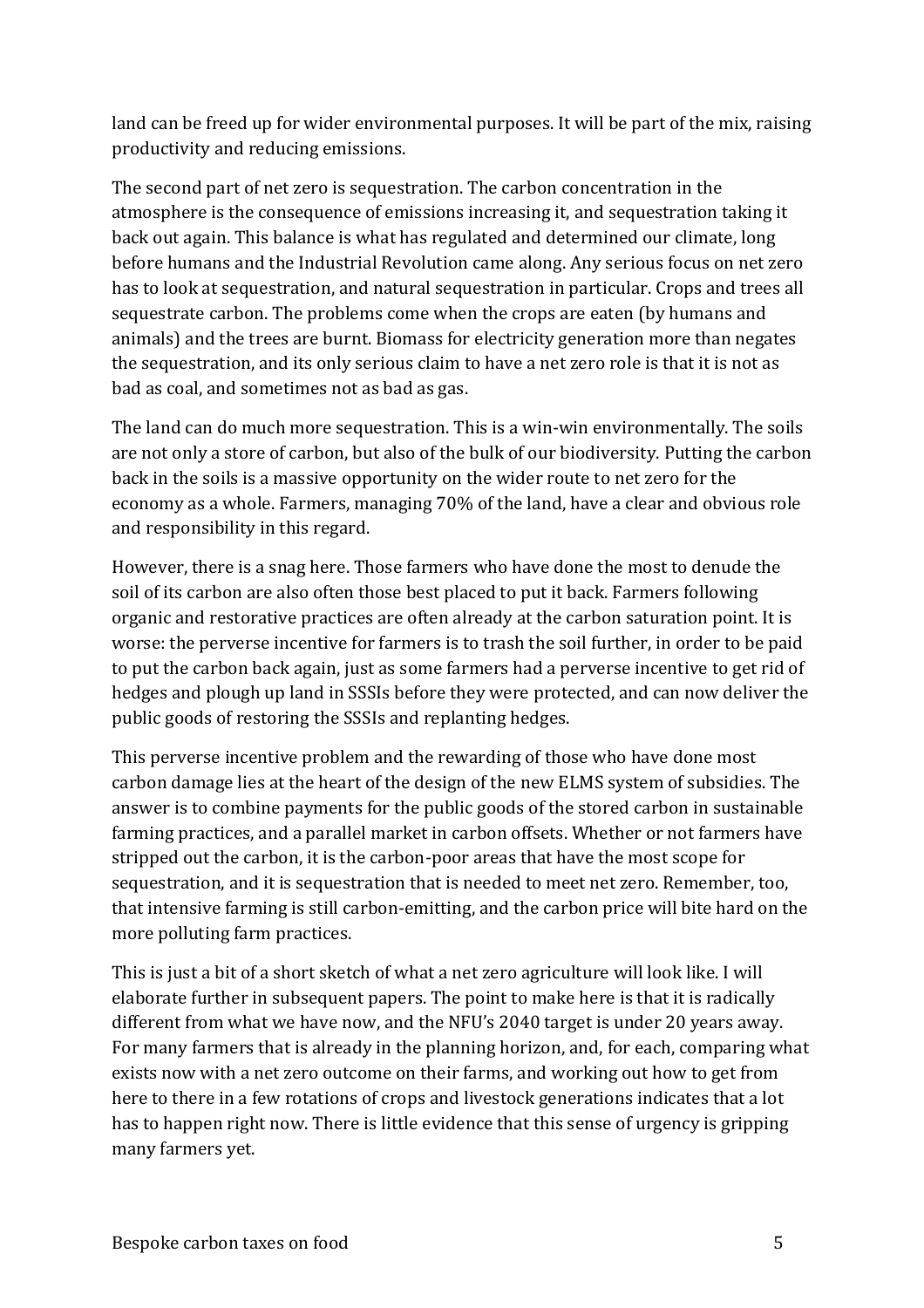## **Tariffs, standards and a border adjustment mechanism**

The beef and dairy carbon tax proposal is one element of an efficient way to make this transformation. But, as noted, if other countries do not take measures, then it, too, will have too unintended consequences: it will make some farming practices uneconomic; and it may increase carbon emissions globally (and lower carbon sequestration globally), as importers get an additional policy-induced competitive advantage. It is right to cry foul.

The interesting question is how to deal with these consequences, and the answer is that the beef and dairy carbon tax must apply to *all* beef and dairy, wherever they are produced. It must apply to domestic production by British farmers and to imports. Without a border adjustment, we could be switching British beef for Brazilian beef reared on the cleared Amazon.

How to do this? Contrary to the arguments of importers, this does not have to be complicated (except for one issue, tackled below). The aim is to be roughly right, not precisely wrong. Agriculture has always been riddled with tariffs. Indeed, there is very little tariff-free agriculture trade. The EU (or the EEC as it was) was set up as a customs union to keep out cheap imports. The CAP was designed around deliberate tariff barriers, and that is why the CAP produces expensive food (and not the cheap food that its supporters claim).

If we take beef, there could be a standard tariff for imports based upon notional carbon (greenhouse gas) content by weight for those countries who do not have their own domestic carbon taxes. Notice, immediately, two issues: first, this applies only to those countries that do not have carbon taxes; and, second, a general carbon border tax makes no allowance for the very different ways beef is produced, from intensive grain-fed lots to open prairie and pastures.

The first is actually a great advantage. For instead of paying the UK Treasury the border adjustment, exporters to the UK could pay the tax to their own government back home. There is a massive incentive for others to follow the UK lead. These countries would then present an exemption certificate at the border. Instead of the jaw-jaw of global conferences and global agreements based upon the lowest common denominator, the border adjustment creates a bottom-up incentive to pluralise the taxes globally.

The second is much trickier, and it applies as much to home production as to imports. There is a great difference in emissions from beef produced from grass than from grain. There is also a considerable difference between short journeys to consumption, and global shipping and transport. It would be absurd to try to provide a complex and detailed precise estimation of the carbon from beef on each farm. They are all different. But the perfect should not be the enemy of the good: there could, for example, be two rates of taxation at the border and domestically, according to a fairly crude distinction. Indeed, the distinction may encourage farmers both overseas and at home to shift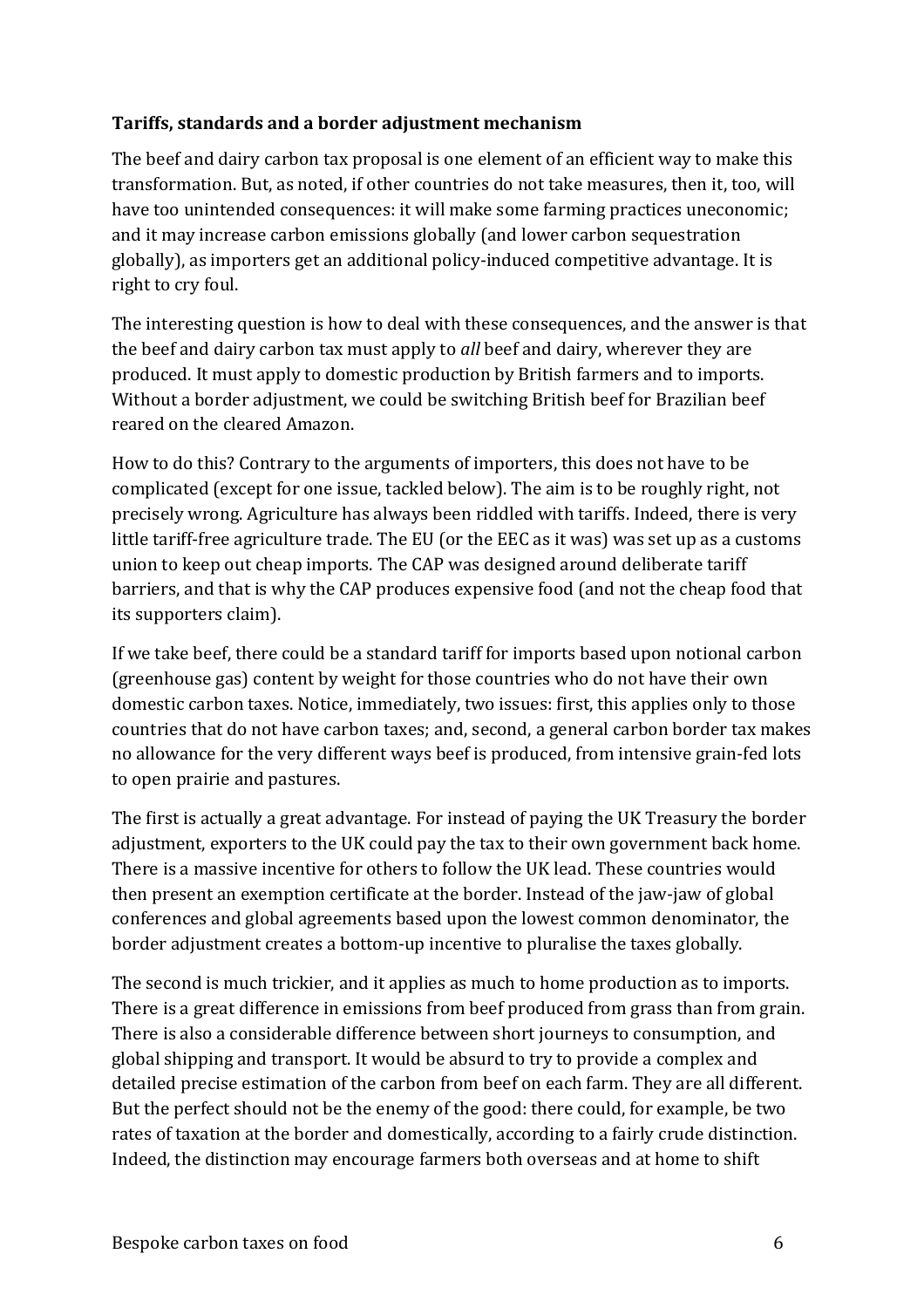towards the more sustainable ways of dairy and beef framing, and thereby incur the lower costs of a lower pollution charge.

# **Supply chain implications**

We noted above the NFU's repeated attempts to associate itself with the value of the whole supply chain, rather than the more meagre 0.6% of GDP. The distinction between the supply chain (what happens once the farmers have done their producing) and the farms is actually very important to the carbon tax issues.

Take a look at the sheer complexity, globalisation and transport issues that the modern food industry presents us with. A simple jar of chocolate spread might involve tens of countries and multiple producers and, as BREXIT has revealed, one product may travel repeatedly between different production and distribution parts of the modern supply chain before reaching its final customers.

There are two challenges for this food supply chain. The first is the global bit and its sheer carbon intensity. The second is the "food" that comes out the end. There is little evidence that the complex processing of our food has necessarily been overall a huge net benefit. Fast food, highly processed food, intensively marketed food – these are all not completely innocent of the obesity and health crises that developed countries are afflicted by, not least the health consequences in the UK and the correlation with the highest death rates in the world from the coronavirus pandemic. (A sugar tax might also reduce obesity.)

If the cost of the carbon in the full food supply chain were properly taken into account, then it is reasonable to speculate that there would be quite a lot less globalisation, quite a lot less highly processed food, and hence the apparent competitive advantage that imports have over home production might be less than it appears. A proper carbon tax applied through the full supply change would result, other things being equal, in a lot more local food and a competitive boost to home production. When farmers complain about supermarkets and the prices they offer for the farmers' produce, they touch only the tip of the problem.

A final consideration is the separate issue of live animal imports and exports. If proper carbon taxes tilt the balance back to the local, this will apply to live as well as dead animals. That should improve animal welfare – a particular concern in the BREXIT discussions and trade more generally. There would then also be more scope for local abattoirs and the gradual return of local food infrastructure.

## **Where will the food come from and what about security of supply?**

The NFU is quick to bang the "security of supply" drum, and this is raised in the case of carbon taxes too. It has two versions. The first is ridiculous: it is the argument that we must produce a high percentage of all food consumed in the UK for "security" reasons.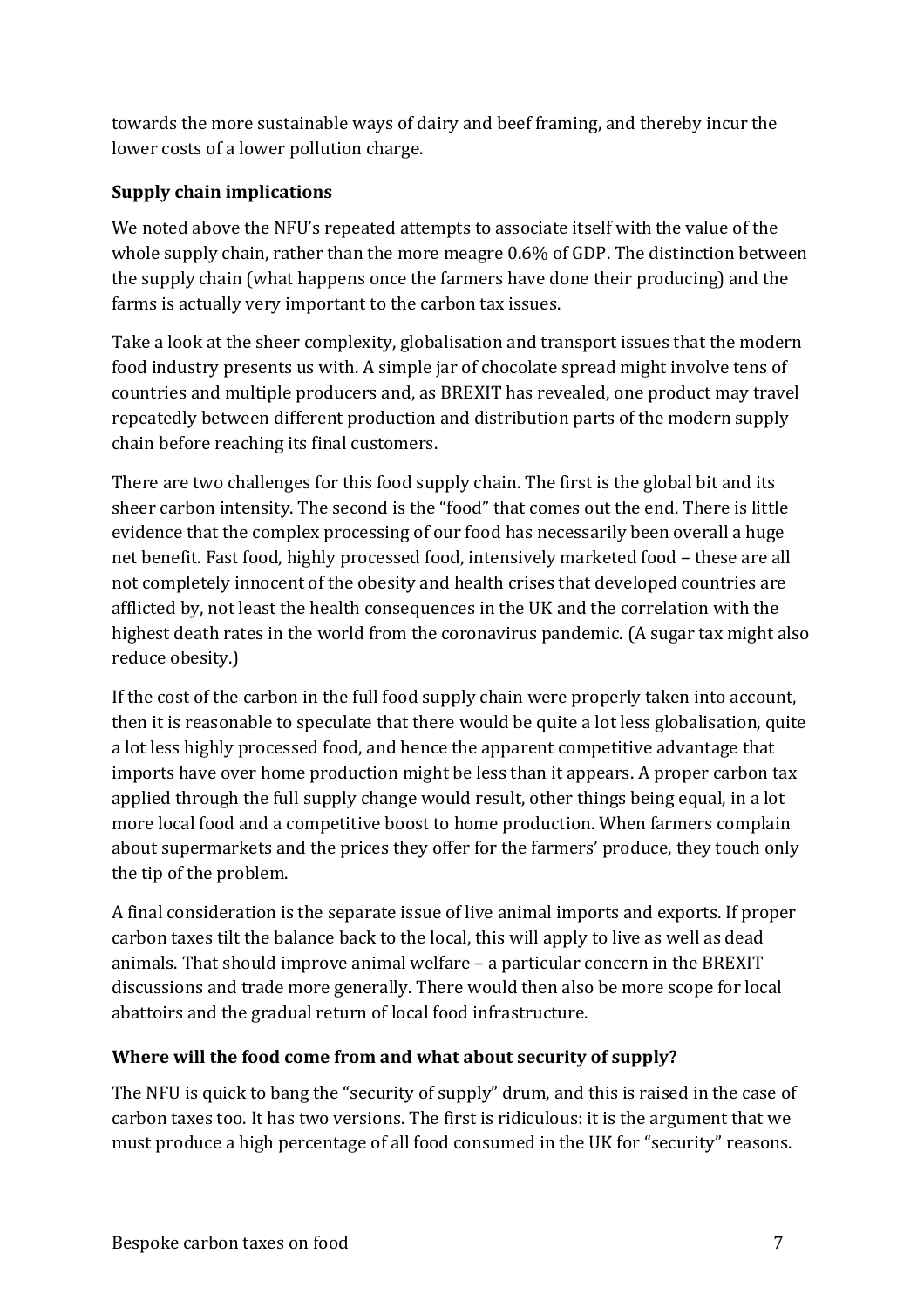In the background is the whole edifice of the post-Second World War agricultural policy, with its subsidies per unit of output.

It is true that in the Second World War we really did have to dig for victory, for there was a genuine fear of being starved into surrender by German U-boats as they sunk the food convoys from the USA. I doubt anyone thinks that we would have time to be starved in a modern war. The electricity and fibre grids would be taken out in a matter of minutes and, at most, days, and a carbon tax is not going to make any difference.

Yet question this and the NFU President is brought in to shoot you down as if you have committed sacrilege. It is nonsense, and so we have to see if there is some other justification for maximising the amount of food produced in the UK as against imports. This is where the carbon tax comes in: key reasons for producing more food domestically are environmental and animal welfare. If the polluter pays, then more food should and would be domestically produced, provided there is a border adjustment.

The other dimension of the security of supply lobbying which is more interesting and highly relevant to net zero is to take a close look at what farmland is actually used for. The remarkable thing about British agriculture is how much of it is *not* about producing the sorts of food that would meet the NFU's security of supply criterion. British farmers make money from a host of activities that do not produce much food. Two obvious examples are game shooting and biomass. Between 50 and 80 million pheasants are released into the countryside annually (in non-pandemic years). Typically, they are intensively reared, eat copious amounts of grain, and the shooting involves lots of travel. The biomass crops are something the NFU is keen to see more of, and more subsidies. Take a look, for example, at the practices of anaerobic digestors and the growing of maize crops for this purpose, with all the implications for soil and carbon losses from the soil.

I raise these two examples (there are many more) because the obvious question for anyone who trumpets security of supply is that they should be "against" these forms of land use. The most obvious way to increase security of supply is to use more of the land to produce more food for us, and not these other (often subsidised) products. Talking the talk about security of supply would be consistently followed through by walking the walk. A high level of self-sufficiency should lead to a big change in the actual crops grown and the land use. That is, after all, what happened in the "dig for victory". I doubt very much that all the NFU members would take kindly to such policy advocacy.

These considerations and inconsistencies aside, it is hard to argue that the percentage of home versus overseas production really matters much (even if "food" was properly. defined). The real issue is how to have a sustainable net zero agriculture, and the percentage will be an outcome of that system of farming. My guess is that it would be one with more local production and the percentage might actually go up. If, in the process, land was actually used to produce more food, rather than some of these other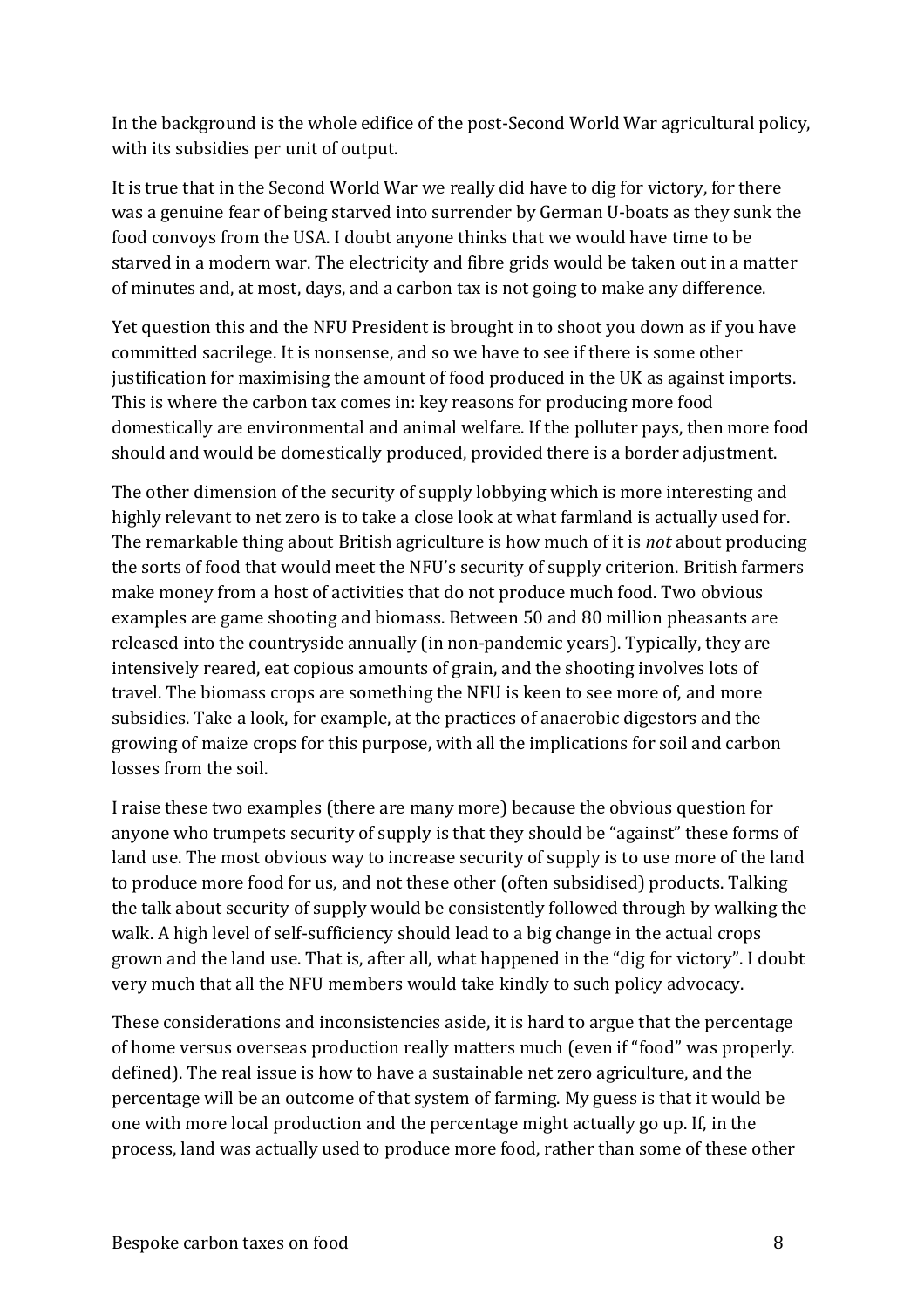profitable and subsidised activities, we might have better, more healthy, food, lower emissions and less animal cruelty.

## **Back to the beef and cheese tax: not all beef meat and dairy is high carbon**

The final consideration is whether there should be bespoke beef and dairy carbon taxes, considered separately from all the other polluting activities in the economy. Why pick on beef and dairy farmers?

This is a very good question, and it tells us a lot about the politics of carbon taxation. The right answer to carbon taxation is a uniform carbon price applied to everything – energy, transport, heating and agriculture. This is the most efficient approach, letting the market sort out the cheapest ways of reducing emissions and increasing sequestration. Of course, a uniform carbon tax would not be sufficient, but it is necessary if the transition to net zero is to be done at a cost that the public and voters might be able to stand.

The government's approach is the opposite: "a pick-and-mix strategy", all the time trying to ameliorate public opinion. What governments fear is that the public will realise that the unilateral transition to net zero is going to cost a lot. The Prime Minister is keen for the public to believe that consumers' bills will not go up. It is all going to be cheap and easy.

This is unlikely to be the case. Food prices will rise because we, the consumers of that food, will have to pay for the pollution we cause. Electricity prices will go up because renewables are not generally fully cost-competitive once the system costs and intermittency and remote locations are taken into account. There will also be big policy mistakes: think of the fiasco of the first Green Deal, the extraordinary costs and inefficiencies of the smart meter roll-out, or all those subsidies paid to biomass.

This is where the carbon tax comes in. The problem with carbon taxes is that they are "in your face". They force us – the polluters, who consume carbon-intensive goods and services, from dairy to using the internet, to going on foreign holidays – to face up to the pollution we cause. So, politicians – and, in particular, this government – try to hide the costs of new zero behind the mass of detailed interventions, regulations and subsidies. The problem is that the costs don't go away – in fact, they are bigger.

So far, the government has chosen the worst post-BREXIT carbon-pricing option – the UK ETS – and rejected a general carbon tax. Instead, it wants to creep forward with carbon taxation in targeted segments of the economy. It wants to go for beef and dairy farmers, and also possibly domestic gas heating. What is interesting is less whom the government is targeting, but whom it is not. The case of a carbon tax on beef and dairy is best made as a case for a *general* carbon tax applied across *all* of agriculture, and, with this, a *general* negative-priced carbon offset sequestration market. Choosing the shortterm politically expedient route is not the cheapest option. The costs will out, and be higher than they need to be.